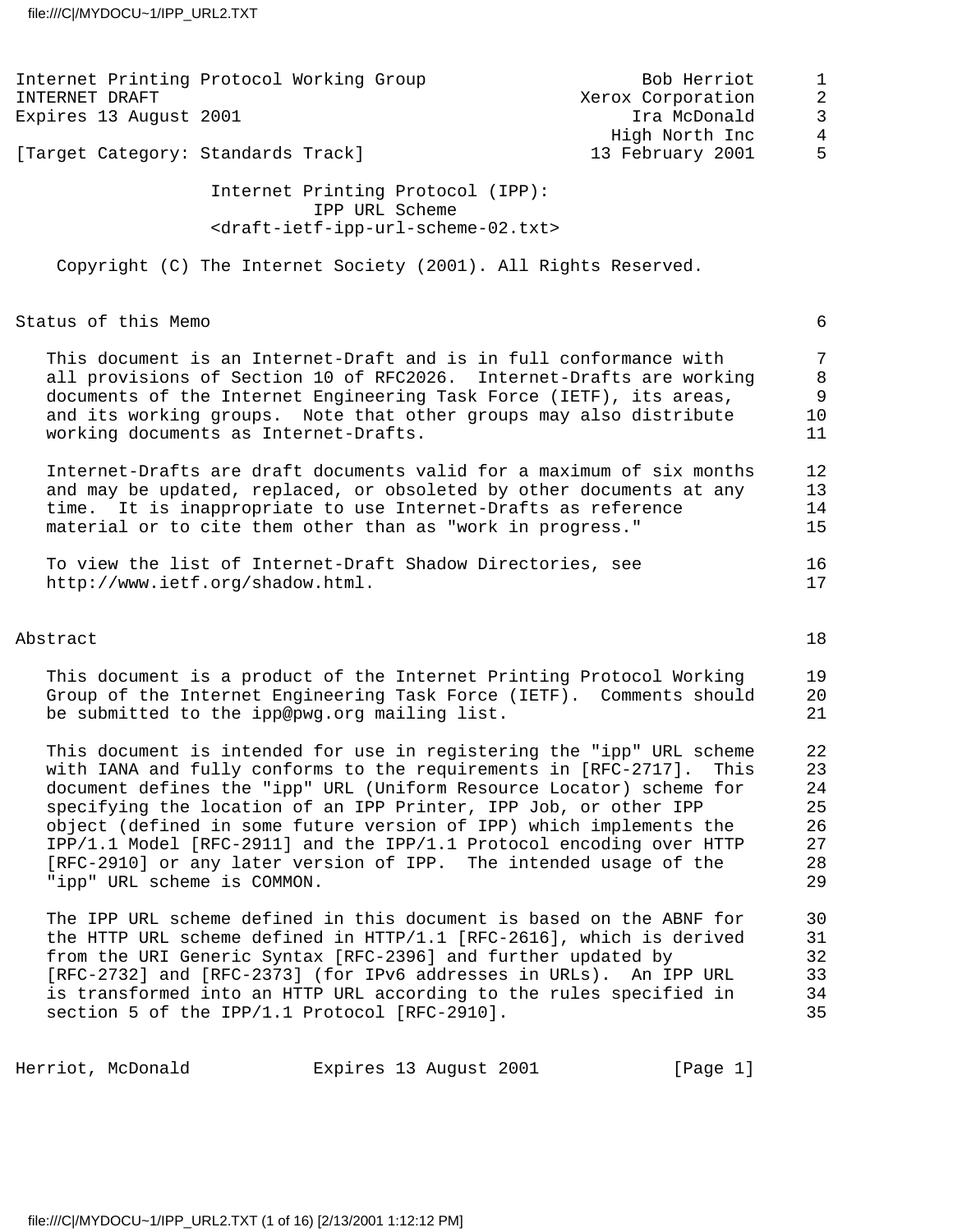### Table of Contents

| $1$ .                                                   | 3  | 36 |
|---------------------------------------------------------|----|----|
| 2.                                                      | 4  | 37 |
| 2.1. Conformance Terminology                            | 4  | 38 |
| 2.2.                                                    |    | 39 |
| 3.<br>IPP Model for Printers and Jobs                   |    | 40 |
| 4.<br>IPP                                               | 6  | 41 |
| IPP URL Scheme Applicability and Intended Usage<br>4.1. | 6  | 42 |
| 4.2.<br>IPP URL Scheme Associated IPP Port              | 6  | 43 |
| 4.3.<br>IPP URL Scheme Associated MIME Type             | 6  | 44 |
| 4.4.<br>IPP URL Scheme Character Encoding               | б  | 45 |
| IPP URL Scheme Syntax in ABNF<br>4.5.                   |    | 46 |
|                                                         | 8  | 47 |
| 4.5.2. IPP URL Comparisons                              | 9  | 48 |
| 5.                                                      | 10 | 49 |
| 5.1. Conformance Requirements for IPP Clients           | 10 | 50 |
| Conformance Requirements for IPP Printers<br>5.2.       | 10 | 51 |
| 6.                                                      | 11 | 52 |
| Internationalization Considerations<br>7.               | 11 | 53 |
| 8.                                                      | 11 | 54 |
| 9.                                                      | 12 | 55 |
| 10.                                                     | 13 | 56 |
| 11.                                                     | 14 | 57 |
| 12.<br>Appendix X - Change History                      | 14 | 58 |
| 13.                                                     | 15 | 59 |

Herriot, McDonald **Expires 13 August 2001** [Page 2]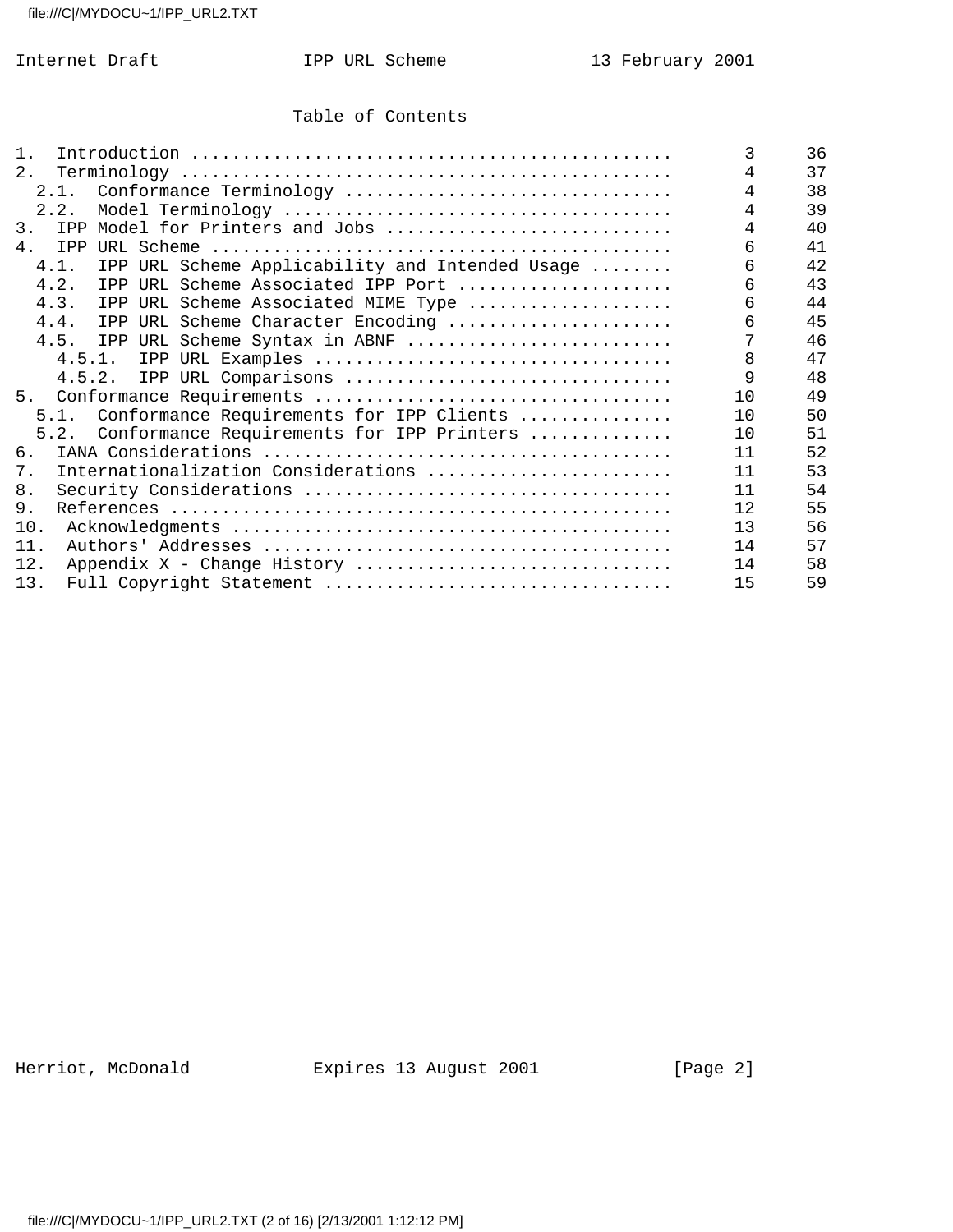|    | Internet Draft                                                                                                                   | IPP URL Scheme                                                                                                                                                                                                                                                                                                                                                                                                                                                                                           | 13 February 2001 |                                              |
|----|----------------------------------------------------------------------------------------------------------------------------------|----------------------------------------------------------------------------------------------------------------------------------------------------------------------------------------------------------------------------------------------------------------------------------------------------------------------------------------------------------------------------------------------------------------------------------------------------------------------------------------------------------|------------------|----------------------------------------------|
|    |                                                                                                                                  |                                                                                                                                                                                                                                                                                                                                                                                                                                                                                                          |                  |                                              |
| 1. | Introduction                                                                                                                     |                                                                                                                                                                                                                                                                                                                                                                                                                                                                                                          |                  |                                              |
|    |                                                                                                                                  | See section 1 'Introduction' in [RFC-2911] for a full description of<br>the IPP document set and overview information about IPP.                                                                                                                                                                                                                                                                                                                                                                         |                  | 60<br>61                                     |
|    |                                                                                                                                  | The open issues in this document each begin 'ISSUE_n:'.                                                                                                                                                                                                                                                                                                                                                                                                                                                  |                  | 62                                           |
|    | be submitted to the ipp@pwg.org mailing list.                                                                                    | This document is a product of the Internet Printing Protocol Working<br>Group of the Internet Engineering Task Force (IETF). Comments should                                                                                                                                                                                                                                                                                                                                                             |                  | 63<br>64<br>65                               |
|    | "ipp" URL scheme is COMMON.                                                                                                      | This document is intended for use in registering the "ipp" URL scheme<br>with IANA and fully conforms to the requirements in [RFC-2717].<br>document defines the "ipp" URL (Uniform Resource Locator) scheme for<br>specifying the location of an IPP Printer, IPP Job, or other IPP<br>object (defined in some future version of IPP) which implements the<br>IPP/1.1 Model [RFC-2911] and the IPP/1.1 Protocol encoding over HTTP<br>[RFC-2910] or any later version of IPP. The intended usage of the | This             | 66<br>67<br>68<br>69<br>70<br>71<br>72<br>73 |
|    | This document defines:<br>- IPP URL scheme syntax in ABNF [RFC-2234];<br>- IPP URL scheme character encoding;<br>considerations. | - IPP URL scheme applicability and intended usage;<br>- IPP URL scheme associated port (i.e., well-known port 631);<br>- IPP URL scheme associated MIME type (i.e., "application/ipp");<br>- IPP URL scheme IANA, internationalization, and security                                                                                                                                                                                                                                                     |                  | 74<br>75<br>76<br>77<br>78<br>79<br>80<br>81 |
|    | This document is laid out as follows:                                                                                            | - Section 2 is the terminology used throughout the document.                                                                                                                                                                                                                                                                                                                                                                                                                                             |                  | 82<br>83                                     |
|    | model.                                                                                                                           | - Section 3 provides references to the IPP Printer and IPP Job object                                                                                                                                                                                                                                                                                                                                                                                                                                    |                  | 84<br>85                                     |
|    | - Section 4 specifies IPP URL scheme.                                                                                            |                                                                                                                                                                                                                                                                                                                                                                                                                                                                                                          |                  | 86                                           |
|    |                                                                                                                                  | - Section 5 specifies the conformance requirements for IPP Clients<br>and IPP Printers that claim conformance to this document.                                                                                                                                                                                                                                                                                                                                                                          |                  | 87<br>88                                     |
|    | security considerations.                                                                                                         | - Section 6, 7, and 8 specify IANA, internationalization, and                                                                                                                                                                                                                                                                                                                                                                                                                                            |                  | 89<br>90                                     |
|    | statement.                                                                                                                       | - Sections 9, 10, 11, 12, and 13 list references, acknowledgements,<br>authors' addresses, change history, and full IETF copyright                                                                                                                                                                                                                                                                                                                                                                       |                  | 91<br>92<br>93                               |

Herriot, McDonald Expires 13 August 2001 [Page 3]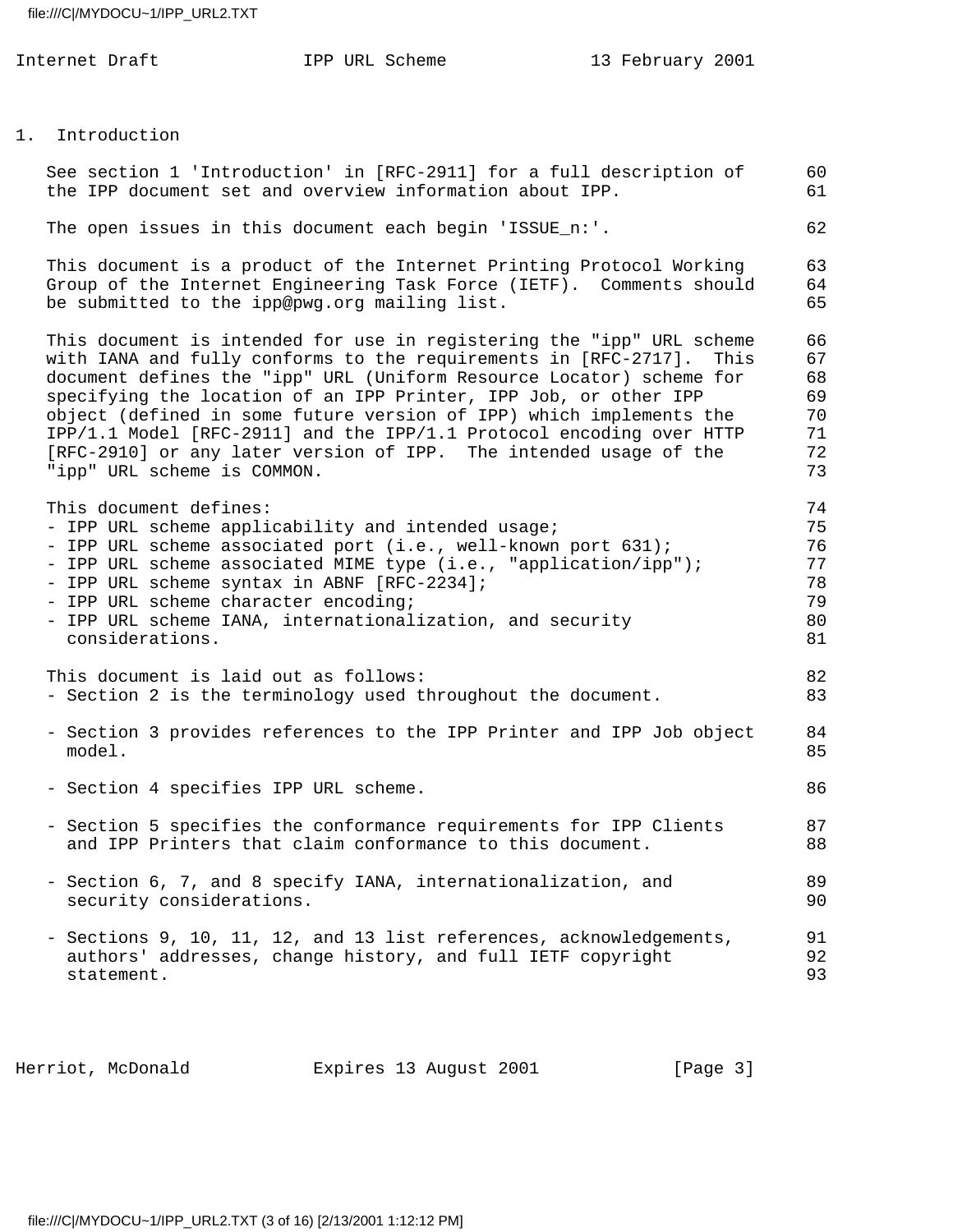| Internet Draft | IPP URL Scheme |  | 13 February 2001 |  |
|----------------|----------------|--|------------------|--|
|                |                |  |                  |  |

#### 2. Terminology

| This specification document uses the terminology defined in this | 94 |
|------------------------------------------------------------------|----|
| section.                                                         | 95 |

# 2.1. Conformance Terminology

 The uppercase terms "MUST", "MUST NOT", "REQUIRED", "SHALL", "SHALL 96 NOT" "SHOULD", "SHOULD NOT", "RECOMMENDED", "MAY", and "OPTIONAL" in 97 this document are to be interpreted as described in [RFC-2119]. 98 These terms are used to specify conformance requirements for all 99 implementations of this specification. 100

2.2. Model Terminology

| See section 12.2 'Model Terminology' in [RFC-2911]. |  |  | 101 |
|-----------------------------------------------------|--|--|-----|
|-----------------------------------------------------|--|--|-----|

3. IPP Model for Printers and Jobs

| See section 2 'IPP Objects', section 2.1 'Printer Object', and<br>section 2.2 'Job Object' in [RFC-2911] for a full description of the<br>IPP object model and terminology.                                                                               | 102<br>103<br>104        |
|-----------------------------------------------------------------------------------------------------------------------------------------------------------------------------------------------------------------------------------------------------------|--------------------------|
| In this document, "IPP Client" means the software (on some hardware<br>platform) that submits, monitors, and/or manages print jobs via<br>IPP/1.1 [RFC-2910] [RFC-2911], or any later version of IPP to a<br>spooler, gateway, or actual printing device. | 105<br>106<br>107<br>108 |
| In this document, "IPP Printer object" means the software (on some<br>hardware platform) that receives print jobs and/or printer/job<br>operations via IPP/1.1 [RFC-2910] [RFC-2911], or any later version of<br>IPP from an "IPP Client".                | 109<br>110<br>111<br>112 |
| In this document, "IPP Printer" is a synonym for "IPP Printer<br>object".                                                                                                                                                                                 | 113<br>114               |
| In this document, "IPP Job object" means the set of attributes and<br>documents for one print job on an "IPP Printer".                                                                                                                                    | 115<br>116               |
| In this document, "IPP Job" is a synonym for "IPP Job object".                                                                                                                                                                                            | 117                      |
| In this document, "IPP URL" means a URL with the "ipp" scheme.                                                                                                                                                                                            | 118                      |
| Note: In this document, "IPP URL" is a synonym for "ipp_URL" (in<br>section 4 'IPP URL Scheme' of this document) and "ipp-URL" (in                                                                                                                        | 119<br>120               |
|                                                                                                                                                                                                                                                           |                          |

Herriot, McDonald **Expires 13 August 2001** [Page 4]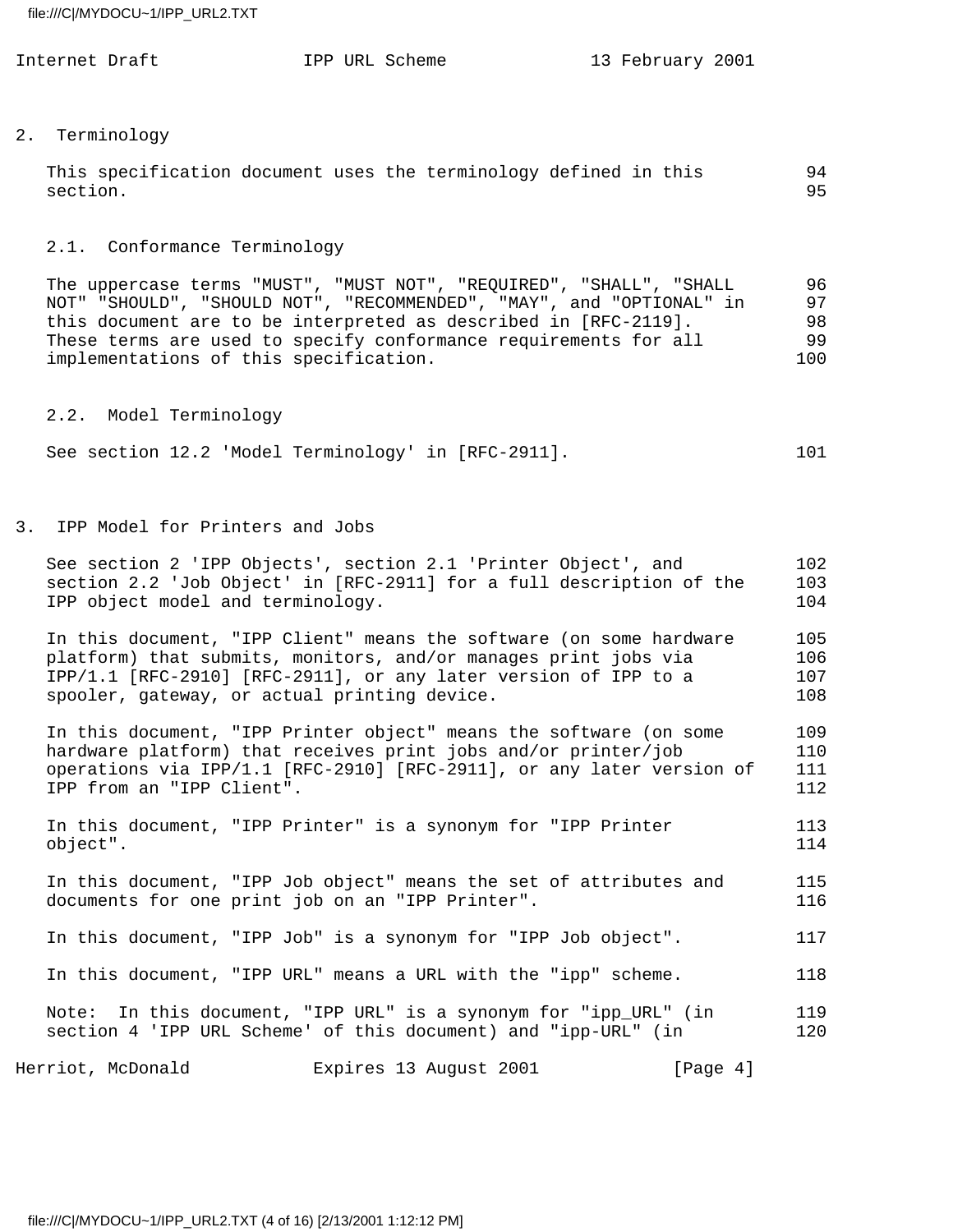| Internet Draft |  |  | IPP URL Scheme                             | 13 February 2001 |     |
|----------------|--|--|--------------------------------------------|------------------|-----|
|                |  |  | section 5 'IPP URL Scheme' of [RFC-2910]). |                  | 121 |

Herriot, McDonald **Expires 13 August 2001** [Page 5]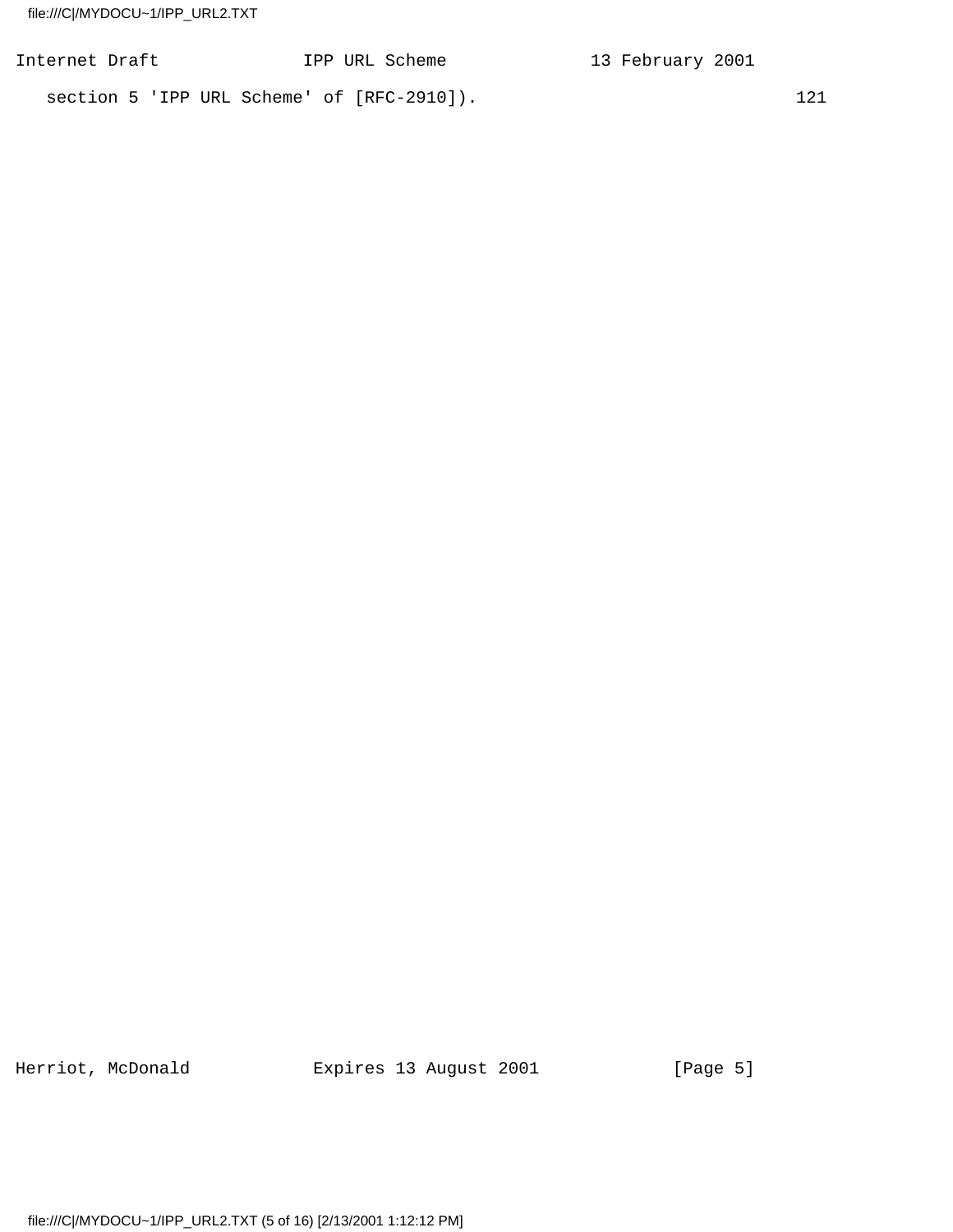4. IPP URL Scheme

#### 4.1. IPP URL Scheme Applicability and Intended Usage

 This document is intended for use in registering the "ipp" URL scheme 122 with IANA and fully conforms to the requirements in [RFC-2717]. This 123 document defines the "ipp" URL (Uniform Resource Locator) scheme for 124 specifying the location of an IPP Printer, IPP Job, or other IPP 125 object (defined in some future version of IPP) which implements the 126 IPP/1.1 Model [RFC-2911] and the IPP/1.1 Protocol encoding over HTTP 127 [RFC-2910] or any later version of IPP. The intended usage of the 128 "ipp" URL scheme is COMMON. 129

#### 4.2. IPP URL Scheme Associated IPP Port

 All IPP URLs which do NOT explicitly specify a port MUST be used over 130 IANA-assigned well-known port 631 for the IPP protocol described in 131 [RFC-2910]. 132

 See: IANA Port Numbers Registry [IANA-PORTREG]. registration with 133 IANA. 134

#### 4.3. IPP URL Scheme Associated MIME Type

 All IPP protocol operations (requests and responses) MUST be conveyed 135 in an "application/ipp" MIME media type as registered in 136 [IANA-MIMEREG]. IPP URLs MUST refer to IPP Printers which support 137 this "application/ipp" MIME media type. 138

See: IANA MIME Media Types Registry [IANA-MIMEREG]. 139

#### 4.4. IPP URL Scheme Character Encoding

 The IPP URL scheme defined in this document is based on the ABNF for 140 the HTTP URL scheme defined in HTTP/1.1 [RFC-2616], which is derived 141 from the URI Generic Syntax [RFC-2396] and further updated by 142 [RFC-2732] and [RFC-2373] (for IPv6 addresses in URLs). The IPP URL 143 scheme is case-insensitive in the host name or host address part; 144 however the path part is case-sensitive, as in [RFC-2396]. 145 Codepoints outside [US-ASCII] MUST be hex escaped by the mechanism 146 specified in [RFC-2396]. 147

Herriot, McDonald Expires 13 August 2001 [Page 6]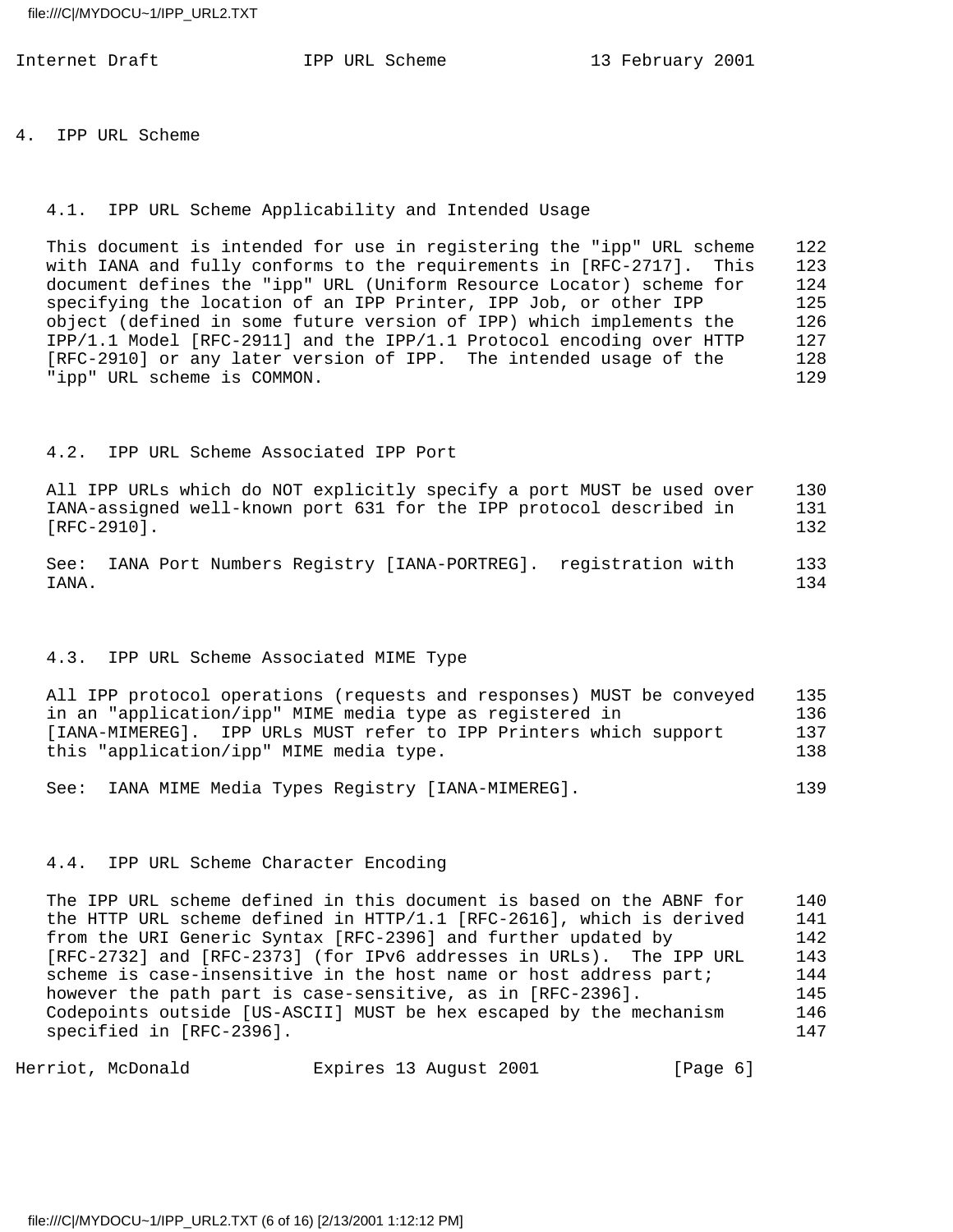4.5. IPP URL Scheme Syntax in ABNF

 Note: In this document, "IPP URL" is a synonym for "ipp\_URL" (in 148 section 4 'IPP URL Scheme' of this document) and "ipp-URL" (in 149 section 5 'IPP URL Scheme' of [RFC-2910]). 150

 This document is intended for use in registering the "ipp" URL scheme 151 with IANA and fully conforms to the requirements in [RFC-2717]. This 152 document defines the "ipp" URL (Uniform Resource Locator) scheme for 153 specifying the location of an IPP Printer, IPP Job, or other IPP 154 object (defined in some future version of IPP) which implements the 155 IPP/1.1 Model [RFC-2911] and the IPP/1.1 Protocol encoding over HTTP 156 [RFC-2910] or any later version of IPP. The intended usage of the 157 "ipp" URL scheme is COMMON. 158

 The IPP protocol places a limit of 1023 octets (NOT characters) on 159 the length of a URI (see section 4.1.5 'uri' in [RFC-2911]). An IPP 160 Printer MUST return 'client-error-request-value-too-long' (see 161 section 13.1.4.10 in [RFC-2911]) when a URI received in a request 162 (e.g., in the "printer-uri" attribute) is too long. 163

 Note: IPP Printers ought to be cautious about depending on URI 164 lengths above 255 bytes, because some older client or proxy 165 implementations might not properly support these lengths. 166

 IPP URLs MUST be represented in absolute form. Absolute URLs always 167 begin with a scheme name followed by a colon. For definitive 168 information on URL syntax and semantics, see "Uniform Resource 169 Identifiers (URI): Generic Syntax and Semantics" [RFC-2396]. This 170 specification adopts the definitions of "URI-reference",  $171$  "absoluteURI", "relativeURI", "port", "host","abs\_path", "rel\_path", 172 and "authority" from [RFC-2396], as updated by [RFC-2732] and 173 [RFC-2373] (for IPv6 addresses in URLs). 174

The IPP URL scheme syntax in ABNF is as follows: 175

ipp\_URL = "ipp:" "//" host [ ":" port ] [ abs\_path [ "?" query ]] 176

If the port is empty or not given, port 631 is assumed. The 177 semantics are that the identified resource (see section 5.1.2 of 178 [RFC-2616]) is located at the IPP Printer or IPP Job listening for 179 HTTP connections on that port of that host, and the Request-URI for 180 the identified resource is 'abs\_path'. 181

 Note: The use of IP addresses in URLs SHOULD be avoided whenever 182 possible (see [RFC-1900]). 183

If the 'abs\_path' is not present in the URL, it MUST be given as "/" 184

Herriot, McDonald Expires 13 August 2001 [Page 7]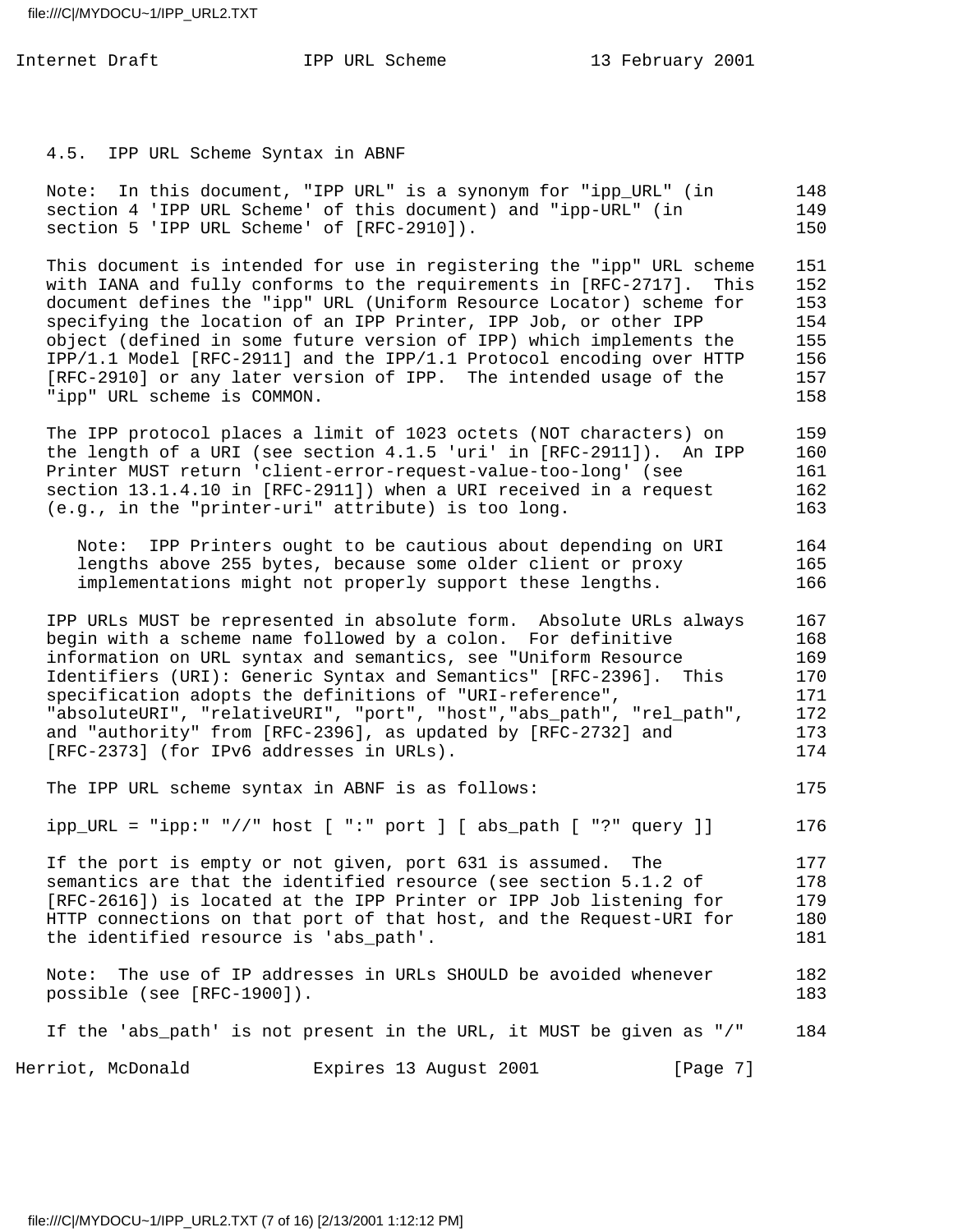Internet Draft **IPP URL Scheme** 13 February 2001 when used as a Request-URI for a resource (see section 5.1.2 of 185 [RFC-2616]). If a proxy receives a host name which is not a fully 186 qualified domain name, it MAY add its domain to the host name it 187 received. If a proxy receives a fully qualified domain name, the 188 proxy MUST NOT change the host name. 189 4.5.1. IPP URL Examples The following are examples of valid IPP URLs for IPP Printers: 190 ipp://abc.com 191 ipp://abc.com/printer 192 ipp://abc.com/tiger 193 ipp://abc.com/printers/tiger 194 ipp://abc.com/printers/fox 195 ipp://abc.com/printers/tiger/bob 196 ipp://abc.com/printers/tiger/ira 197 ipp://printer.abc.com 198 ipp://printers.abc.com/tiger 199 ipp://printers.abc.com/tiger/bob 200 ipp://printers.abc.com/tiger/ira 201 Each of the above URLs are legitimate URLs for IPP Printers and each 202 references a logically different IPP Printer, even though some of the 203 IPP Printers may share the same hardware. The last part of the path 204 'bob' or 'ira' may represent two different hardware devices where 205 'tiger' represents some grouping of IPP Printers (e.g., a 306) load-balancing spooler) or the two names may represent separate human 207 recipients ('bob' and 'ira') on the same hardware device (e.g., a 208 printer supporting two job queues). In either case both 'bob' and 209 'ira' behave as different IPP Printers. 210 The following are examples of IPP URLs with (optional) ports and 211 paths: 212 ipp://abc.com 213 ipp://abc.com/~smith/printer 214 ipp://abc.com:631/~smith/printer 215 The first and second IPP URLs above MUST be resolved to port 631 216 (IANA assigned well-known port for IPP). The second and third IPP 217 URLs above are equivalent (see section 4.5.2 below). 218 Note: The use of IP addresses in URLs SHOULD be avoided whenever 219 possible (see [RFC-1900]). 220 The following literal IPv4 addresses: 221

Herriot, McDonald Expires 13 August 2001 [Page 8]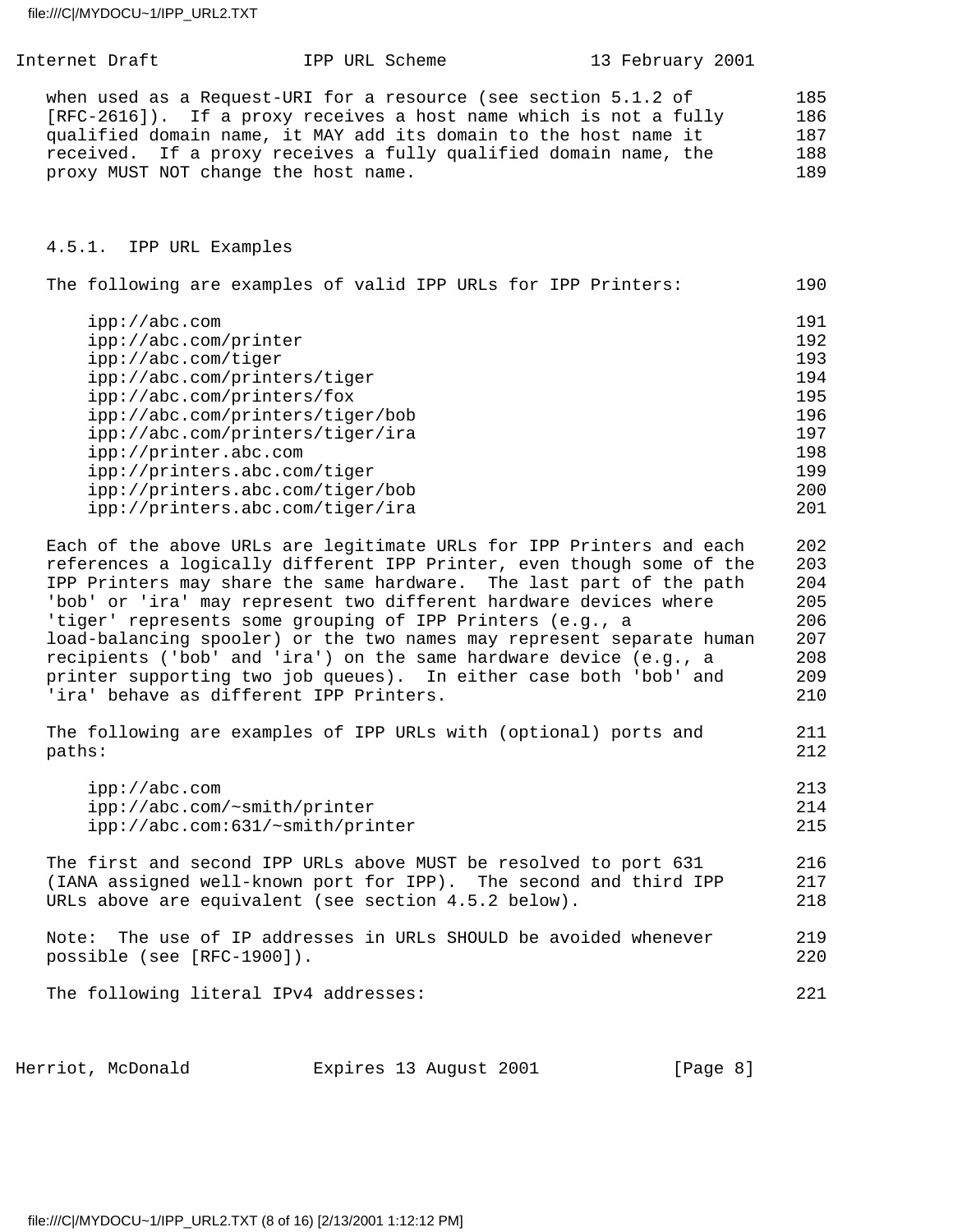| Internet Draft                                                                                                                                                                   | IPP URL Scheme                                                                                          | 13 February 2001                                                                            |                   |
|----------------------------------------------------------------------------------------------------------------------------------------------------------------------------------|---------------------------------------------------------------------------------------------------------|---------------------------------------------------------------------------------------------|-------------------|
| 192.9.5.5<br>186.7.8.9                                                                                                                                                           |                                                                                                         | ; IPv4 address in IPv4 style<br>; IPv4 address in IPv4 style                                | 222<br>223        |
| are represented in the following example IPP URLs:                                                                                                                               |                                                                                                         |                                                                                             | 224               |
| ipp://192.9.5.5/prt1<br>ipp://186.7.8.9/printers/tiger/bob                                                                                                                       |                                                                                                         |                                                                                             | 225<br>226        |
| The following literal IPv6 addresses (conformant to [RFC-2373]):                                                                                                                 |                                                                                                         |                                                                                             | 227               |
| : : 192.9.5.5<br>$:$ FFFF $:129.144.52.38$<br>2010:836B:4179::836B:4179                                                                                                          |                                                                                                         | ; IPv4 address in IPv6 style<br>; IPv4 address in IPv6 style<br>; IPv6 address per RFC 2373 | 228<br>229<br>230 |
| are represented in the following example IPP URLs:                                                                                                                               |                                                                                                         |                                                                                             | 231               |
| ipp://[::192.9.5.5]/prt1                                                                                                                                                         | ipp://[::FFFF:129.144.52.38]:631/printers/tiger<br>ipp://[2010:836B:4179::836B:4179]/printers/tiger/bob |                                                                                             | 232<br>233<br>234 |
| 4.5.2. IPP URL Comparisons                                                                                                                                                       |                                                                                                         |                                                                                             |                   |
| When comparing two IPP URLs to decide if they match or not, an IPP<br>Client SHOULD use a case-sensitive octet-by-octet comparison of the<br>entire URLs, with these exceptions: |                                                                                                         |                                                                                             | 235<br>236<br>237 |
| - A port that is empty or not given is equivalent to the well-known                                                                                                              |                                                                                                         |                                                                                             | 238               |

| port for that IPP URL (port 631);                     | 239 |
|-------------------------------------------------------|-----|
| - Comparisons of host names MUST be case-insensitive; | 240 |

| - Comparisons of scheme names MUST be case-insensitive; | 241 |
|---------------------------------------------------------|-----|
|---------------------------------------------------------|-----|

- An empty 'abs\_path' is equivalent to an 'abs\_path' of "/". 242

 Characters other than those in the "reserved" and "unsafe" sets (see 243 [RFC-2396] and [RFC-2732]) are equivalent to their ""%" HEX HEX" 244 encoding. 245 For example, the following three URIs are equivalent: 246

| ipp://abc.com:631/~smith/printer | 247 |
|----------------------------------|-----|
| ipp://ABC.com/%7Esmith/printer   | 248 |
| ipp://ABC.com:/%7esmith/printer  | 249 |

Herriot, McDonald **Expires 13 August 2001** [Page 9]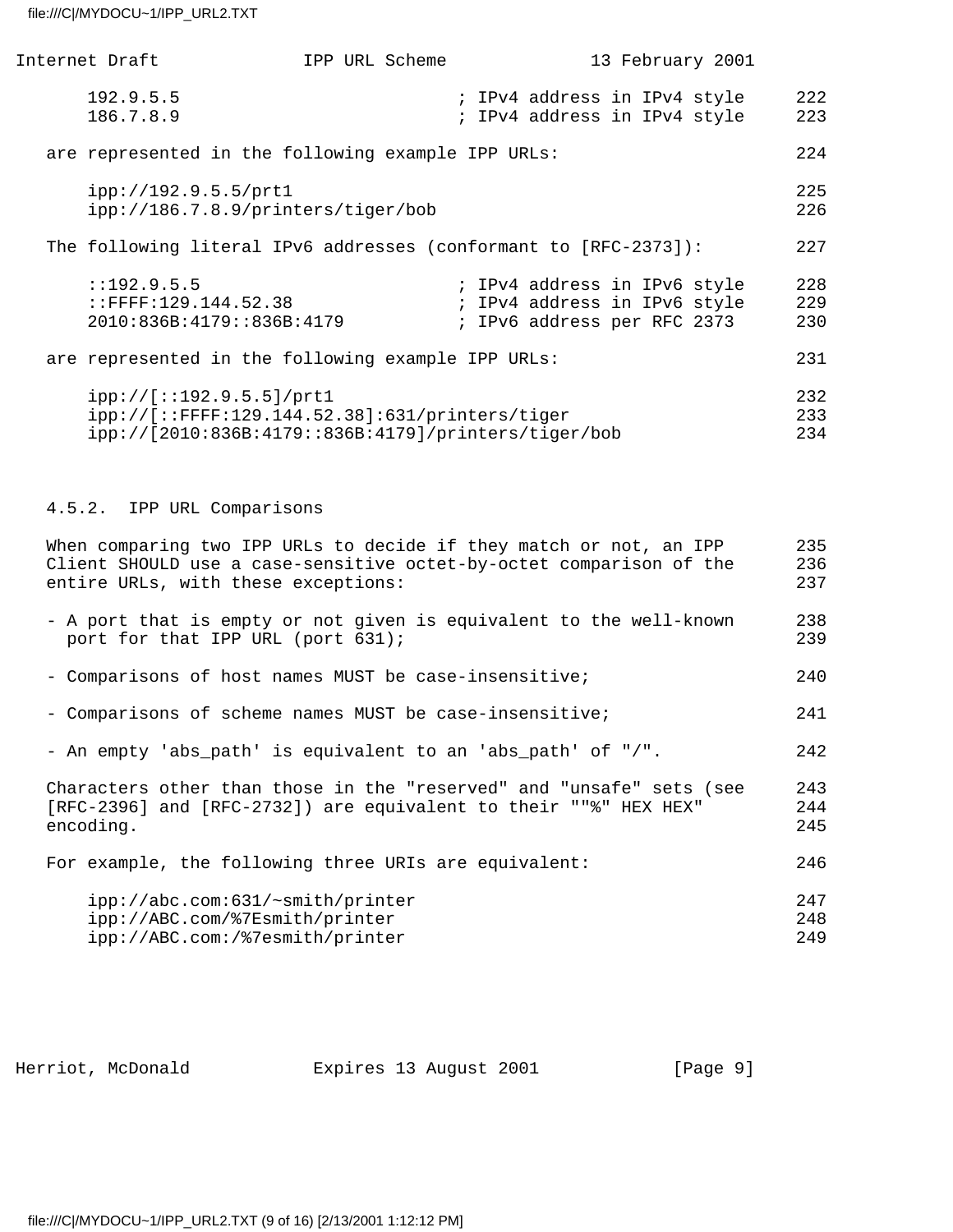|  | Internet Draft                                | IPP URL Scheme                                                                                                                                                                                              | 13 February 2001 |                          |
|--|-----------------------------------------------|-------------------------------------------------------------------------------------------------------------------------------------------------------------------------------------------------------------|------------------|--------------------------|
|  | 5. Conformance Requirements                   |                                                                                                                                                                                                             |                  |                          |
|  | 5.1. Conformance Requirements for IPP Clients |                                                                                                                                                                                                             |                  |                          |
|  |                                               | IPP Clients that conform to this specification:                                                                                                                                                             |                  | 250                      |
|  | of this document;                             | a) MUST send IPP URLs (e.g., in the "printer-uri" operation attribute<br>in 'Print-Job') that conform to the ABNF specified in section 4.5                                                                  |                  | 251<br>252<br>253        |
|  |                                               | b) MUST send IPP operations via the port specified in the IPP URL (if<br>present) or otherwise via IANA assigned well-known port 631;                                                                       |                  | 254<br>255               |
|  | $[RFC-2910]$ ;                                | c) MUST convert IPP URLs to their corresponding HTTP URL forms<br>according to the rules in section 5 'IPP URL Scheme' in                                                                                   |                  | 256<br>257<br>258        |
|  |                                               | d) SHOULD interoperate with IPP/1.0 Printers according to the rules<br>in section 9 'Interoperability with IPP/1.0 Implementations' and<br>section 9.2 'Security and URL Schemes' in [RFC-2910].            |                  | 259<br>260<br>261        |
|  |                                               | 5.2. Conformance Requirements for IPP Printers                                                                                                                                                              |                  |                          |
|  |                                               | IPP Printers that conform to this specification:                                                                                                                                                            |                  | 262                      |
|  | section 4.5 of this document;                 | a) SHOULD reject received IPP URLs in "application/ipp" request<br>bodies (e.g., in the "printer-uri" attribute in a 'Print-Job'<br>request) that do not conform to the ABNF for IPP URLs specified in      |                  | 263<br>264<br>265<br>266 |
|  | document;                                     | b) SHOULD return IPP URLs in "application/ipp" response bodies (e.g.,<br>in the "job-uri" attribute in a 'Print-Job' response) that do<br>conform to the ABNF for IPP URLs specified in section 4.5 of this |                  | 267<br>268<br>269<br>270 |
|  | policies;                                     | c) MUST listen for IPP operations on IANA-assigned well-known port<br>631, unless explicitly configured by system administrators or site                                                                    |                  | 271<br>272<br>273        |
|  |                                               | d) SHOULD NOT listen for IPP operations on any other port, unless<br>explicitly configured by system administrators or site policies;                                                                       |                  | 274<br>275               |
|  |                                               | e) SHOULD interoperate with IPP/1.0 Clients according to the rules in<br>section 9 'Interoperability with IPP/1.0 Implementations' and<br>section 9.2 'Security and URL Schemes' in [RFC-2910].             |                  | 276<br>277<br>278        |

Herriot, McDonald Expires 13 August 2001 [Page 10]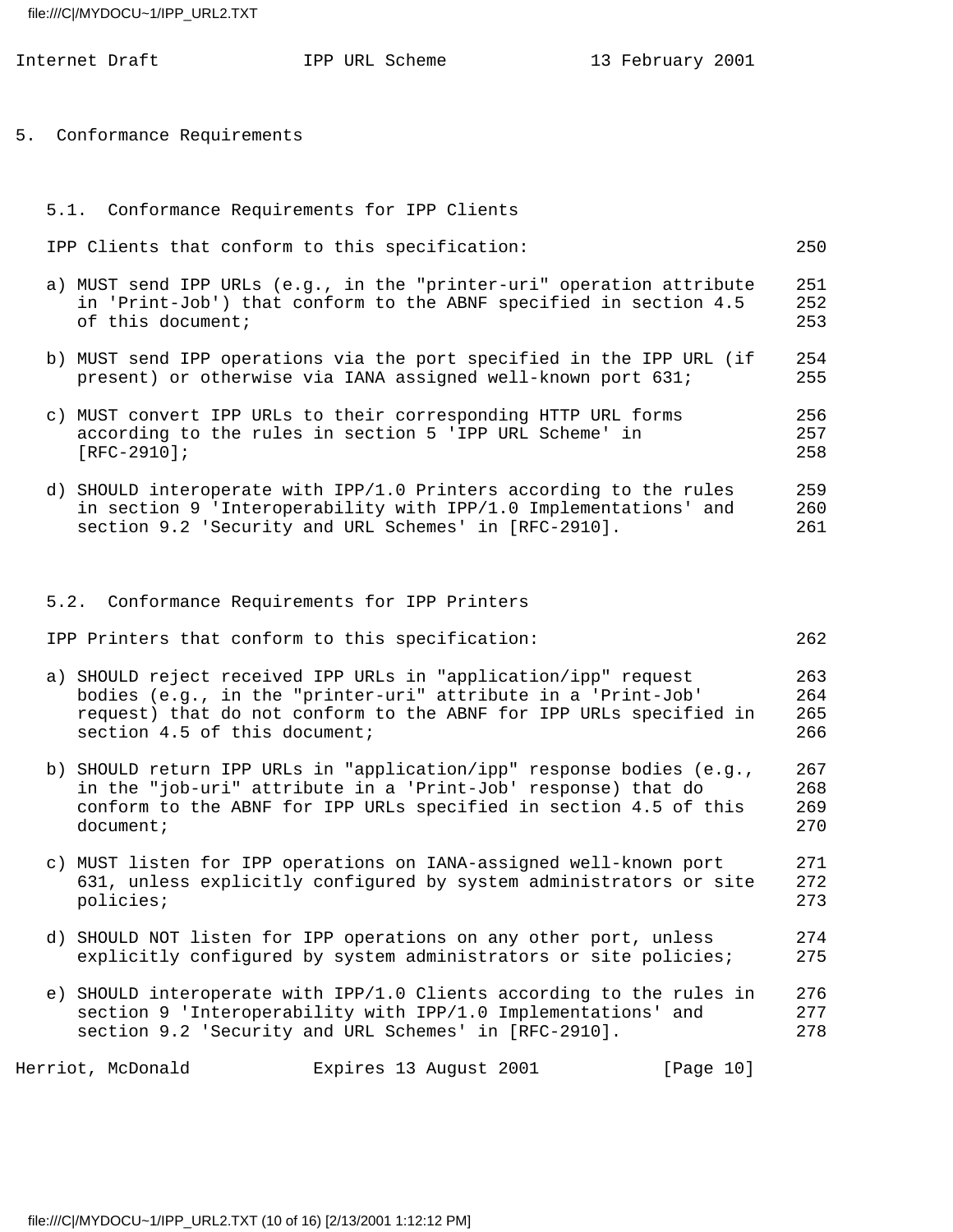#### 6. IANA Considerations

| This document is intended for use in registering the "ipp" URL scheme | 279 |
|-----------------------------------------------------------------------|-----|
| with IANA and fully conforms to the requirements in [RFC-2717]. This  | 280 |
| document defines the "ipp" URL (Uniform Resource Locator) scheme for  | 281 |
| specifying the location of an IPP Printer, IPP Job, or other IPP      | 282 |
| object (defined in some future version of IPP) which implements the   | 283 |
| IPP/1.1 Model [RFC-2911] and the IPP/1.1 Protocol encoding over HTTP  | 284 |
| [RFC-2910] or any later version of IPP. The intended usage of the     | 285 |
| "ipp" URL scheme is COMMON.                                           | 286 |
|                                                                       |     |

 This IPP URL Scheme specification does not introduce any additional 287 IANA considerations, beyond those described in [RFC-2910] and 288 [RFC-2911]. 289

|  | See: Section 6 'IANA Considerations' in [RFC-2910]  |  | 290 |
|--|-----------------------------------------------------|--|-----|
|  | See: Section 6 'IANA Considerations' in [RFC-2911]. |  | 291 |

#### 7. Internationalization Considerations

| This IPP URL Scheme specification does not introduce any additional | 292 |
|---------------------------------------------------------------------|-----|
| internationalization considerations, beyond those described in      | 293 |
| $[RFC-2910]$ and $[RFC-2911]$ .                                     | 294 |
| See: Section 7 'Internationalization Considerations' in [RFC-2910]. | 295 |
| See: Section 7 'Internationalization Considerations' in [RFC-2911]. | 296 |

#### 8. Security Considerations

| This IPP URL Scheme specification does not introduce any additional | 297 |
|---------------------------------------------------------------------|-----|
| security considerations, beyond those described in [RFC-2910] and   | 298 |
| $[RFC-2911]$ .                                                      | 299 |
|                                                                     |     |
| See: Section 8 'Security Considerations' in [RFC-2910].             | 300 |

See: Section 8 'Security Considerations' in [RFC-2911]. 301

Herriot, McDonald **Expires 13 August 2001** [Page 11]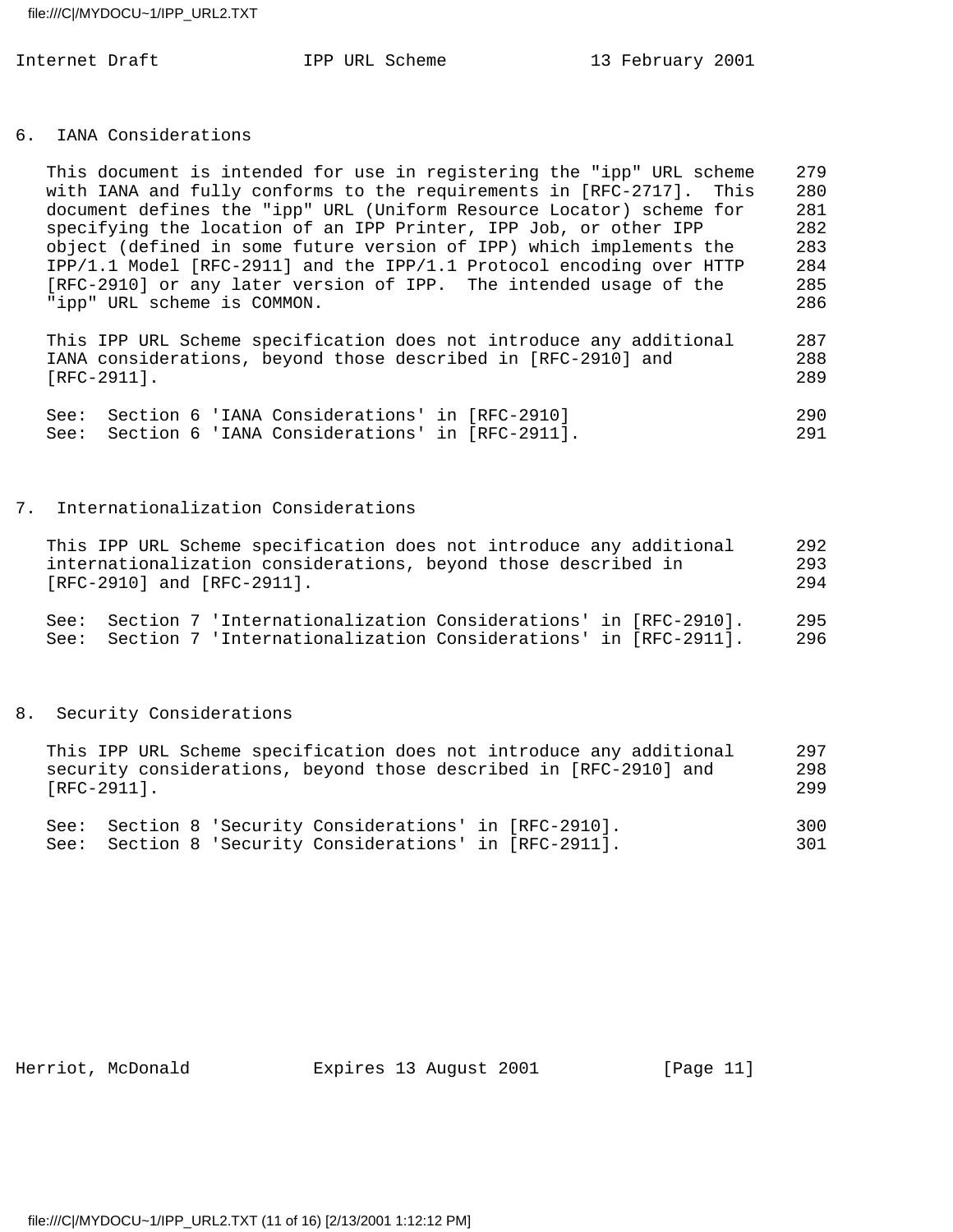| Internet Draft | IPP URL Scheme | 13 February 2001 |
|----------------|----------------|------------------|
|----------------|----------------|------------------|

# 9. References

| See: Section 10 'References' in [RFC-2910].<br>See: Section 9 'References' in [RFC-2911]. |                                                                                                                                    |              | 302<br>303 |
|-------------------------------------------------------------------------------------------|------------------------------------------------------------------------------------------------------------------------------------|--------------|------------|
| [IANA-CHARREG] IANA Charset Registry.                                                     | ftp://ftp.isi.edu/in-notes/iana/assignments/character-sets                                                                         |              | 304<br>305 |
|                                                                                           | [IANA-MIMEREG] IANA MIME Media Types Registry.<br>ftp://ftp.isi.edu/in-notes/iana/assignments/media-types/                         |              | 306<br>307 |
| [IANA-PORTREG] IANA Port Numbers Registry.                                                | ftp://ftp.isi.edu/in-notes/iana/assignments/port-numbers                                                                           |              | 308<br>309 |
| 3.02), November 1996.                                                                     | [NET-SSL3] Netscape. The SSL Protocol, Version 3 (text version                                                                     |              | 310<br>311 |
|                                                                                           | [RFC-1759] R. Smith, F. Wright, T. Hastings, S. Zilles,<br>J. Gyllenskog. Printer MIB, RFC 1759, March 1995.                       |              | 312<br>313 |
| 1900, February 1996.                                                                      | [RFC-1900] B. Carpenter, Y. Rekhter. Renumbering Needs Work, RFC                                                                   |              | 314<br>315 |
| 2046, November 1996.                                                                      | [RFC-2046] N. Freed, N. Borenstein. MIME Part Two: Media Types, RFC                                                                |              | 316<br>317 |
|                                                                                           | [RFC-2048] N. Freed, J. Klensin, J. Postel. MIME Part<br>Four: Registration Procedures, RFC 2048, November 1996.                   |              | 318<br>319 |
|                                                                                           | [RFC-2234] D. Crocker, P. Overell. Augmented BNF for Syntax<br>Specifications: ABNF, RFC 2234, November 1997.                      |              | 320<br>321 |
| Architecture, RFC 2373, July 1998.                                                        | [RFC-2373] R. Hinden, S. Deering. IP Version 6 Addressing                                                                          |              | 322<br>323 |
|                                                                                           | [RFC-2396] T. Berners-Lee, R. Fielding, L. Masinter. Uniform<br>Resource Identifiers (URI): Generic Syntax, RFC 2396, August 1998. |              | 324<br>325 |
| January 1999.                                                                             | [RFC-2246] T. Dierks, C. Allen. The TLS Protocol Version, RFC 2246,                                                                |              | 326<br>327 |
| Languages, RFC 2277, January 1998.                                                        | [RFC-2277] H. Alvestrand. IETF Policy on Character Sets and                                                                        |              | 328<br>329 |
| RFC 2279, January 1998.                                                                   | [RFC-2279] F. Yergeau. UTF-8, a Transformation Format of ISO 10646,                                                                |              | 330<br>331 |
|                                                                                           | [RFC-2565] R. Herriot, S. Butler, P. Moore, R. Turner. IPP/1.0<br>Encoding and Transport, RFC 2565, April 1999 (Experimental).     |              | 332<br>333 |
| Herriot, McDonald                                                                         | Expires 13 August 2001                                                                                                             | [Page $12$ ] |            |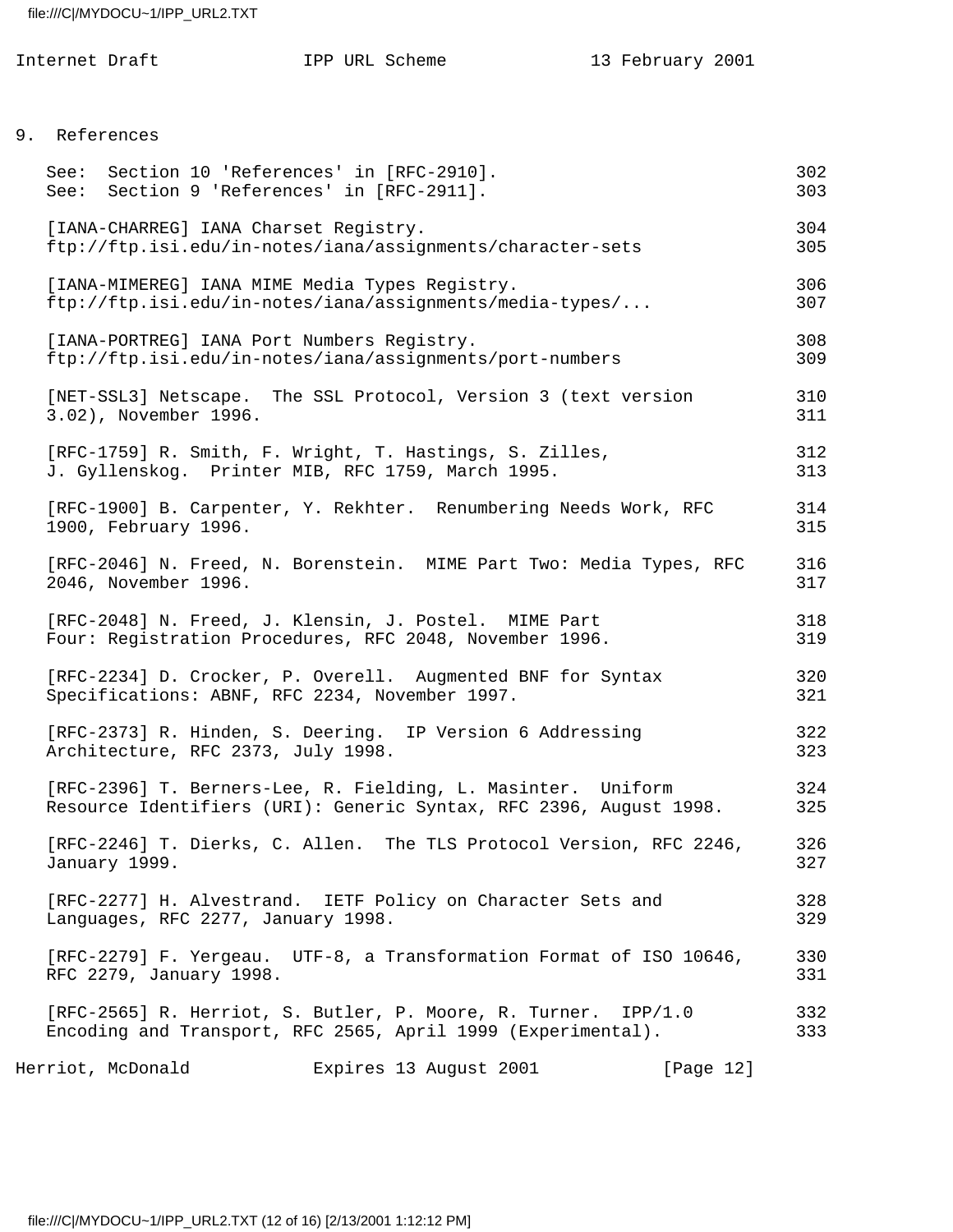| Internet Draft                                       | IPP URL Scheme                                                                                                                                                                               | 13 February 2001                          |                   |
|------------------------------------------------------|----------------------------------------------------------------------------------------------------------------------------------------------------------------------------------------------|-------------------------------------------|-------------------|
|                                                      | [RFC-2566] R. deBry, T. Hastings, R. Herriot, S. Isaacson, P. Powell.<br>IPP/1.0 Model and Semantics, RFC 2566, April 1999 (Experimental).                                                   |                                           | 334<br>335        |
|                                                      | [RFC-2579] K. McCloghrie, D. Perkins, J. Schoenwaelder.<br>Conventions for SMIv2, RFC 2579, April 1999.                                                                                      | Textual                                   | 336<br>337        |
| RFC 2616, June 1999.                                 | [RFC-2616] R. Fielding, J. Gettys, J. Mogul, H. Frystyk, L. Masinter,<br>P. Leach, T. Berners-Lee. Hypertext Transfer Protocol -- HTTP/1.1,                                                  |                                           | 338<br>339<br>340 |
|                                                      | [RFC-2617] J. Franks, P. Hallam-Baker, J. Hostetler, S. Lawrence,<br>P. Leach, A. Luotonen, L. Stewart. HTTP Authentication: Basic and<br>Digest Access Authentication, RFC 2617, June 1999. |                                           | 341<br>342<br>343 |
| Names, RFC 2717, November 1999.                      | [RFC-2717] R. Petke, I. King. Registration Procedures for URL Scheme                                                                                                                         |                                           | 344<br>345        |
|                                                      | [RFC-2718] L. Masinter, H. Alvestrand, D. Zigmond, R. Petke.<br>Guidelines for new URL Scheme Names, RFC 2718, November 1999.                                                                |                                           | 346<br>347        |
|                                                      | [RFC-2732] R. Hinden, B. Carpenter, L. Masinter. Format for Literal<br>IPv6 Addresses in URL's, RFC 2732, December 1999.                                                                     |                                           | 348<br>349        |
|                                                      | [RFC-2910] R. Herriot, S. Butler, P. Moore, R. Turner, J. Wenn.<br>IPP/1.1 Encoding and Transport, RFC 2910, September 2000.                                                                 |                                           | 350<br>351        |
|                                                      | [RFC-2911] T. Hastings, R. Herriot, R. deBry, S. Isaacson, P. Powell.<br>IPP/1.1 Model and Semantics, RFC 2911, September 2000.                                                              |                                           | 352<br>353        |
| Procedures, RFC 2978, October 2000.                  | [RFC-2978] N. Freed, J. Postel. IANA Charset Registration                                                                                                                                    |                                           | 354<br>355        |
| [RFC-3066] H. Alvestrand.<br>RFC 3066, January 2001. |                                                                                                                                                                                              | Tags for the Identification of Languages, | 356<br>357        |
|                                                      | [US-ASCII] Coded Character Set -- 7-bit American Standard Code for<br>Information Interchange, ANSI X3.4-1986.                                                                               |                                           | 358<br>359        |
|                                                      |                                                                                                                                                                                              |                                           |                   |

# 10. Acknowledgments

| This document is a product of the Internet Printing Protocol Working<br>Group of the Internet Engineering Task Force (IETF). Comments should<br>be submitted to the ipp@pwg.org mailing list. | 360<br>361<br>362 |
|-----------------------------------------------------------------------------------------------------------------------------------------------------------------------------------------------|-------------------|
| Thanks to Pat Fleming (IBM), Tom Hastings (Xerox), Harry Lewis (IBM),<br>and Hugo Parra (Novell).                                                                                             | 363<br>364        |
| Section 5 'IPP URL Scheme' in IPP/1.1 Encoding and Transport                                                                                                                                  | 365               |
| Herriot, McDonald<br>Expires 13 August 2001<br>[Page 13]                                                                                                                                      |                   |

file:///C|/MYDOCU~1/IPP\_URL2.TXT (13 of 16) [2/13/2001 1:12:12 PM]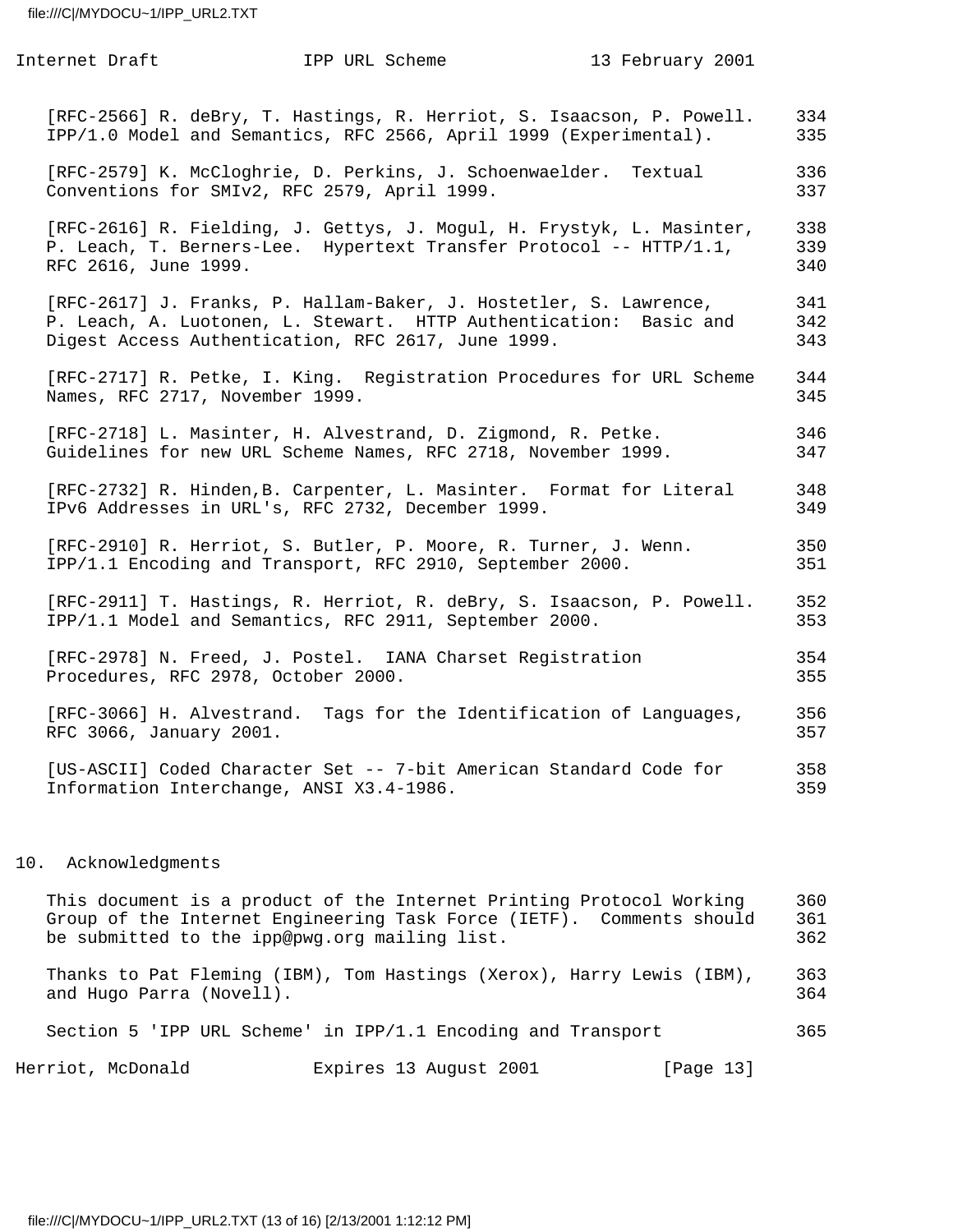| Internet Draft |                                                         | IPP URL Scheme | 13 February 2001 |            |
|----------------|---------------------------------------------------------|----------------|------------------|------------|
| specification. | [RFC-2910] was the primary input to this IPP URL Scheme |                |                  | 366<br>367 |

# 11. Authors' Addresses

| Robert Herriot                       | 368 |
|--------------------------------------|-----|
| Xerox Corporation                    | 369 |
| 3400 Hill View Ave, Building 1       | 370 |
| Palo Alto, CA 94304                  | 371 |
| Phone: $+1$ 650-813-7696             | 372 |
| $Fax: +1 650-813-6860$               | 373 |
| Email: robert.herriot@pahv.xerox.com | 374 |
|                                      |     |

| 375 |
|-----|
| 376 |
| 377 |
| 378 |
| 379 |
| 380 |
| 381 |
|     |

# 12. Appendix X - Change History

| [To be deleted before RFC publication]                                | 382 |
|-----------------------------------------------------------------------|-----|
| 13 February 2001 - draft-ietf-ipp-url-scheme-02.txt                   | 383 |
| - revised section 3 'IPP Model for Printers and Jobs' and section 4.5 | 384 |
| 'IPP URL Scheme Syntax in ABNF' to add notes stating that "IPP URL"   | 385 |
| (in this document) is a synonym for "ipp-URL" in [RFC-2910], per      | 386 |
| request of Bob Herriot;                                               | 387 |
| - revised section 4.5 'IPP URL Scheme Syntax in ABNF' to correct typo | 388 |
| that showed "http:" rather than "ipp:" in the one-line ABNF, per      | 389 |
| request of Tom Hastings;                                              | 390 |
| - revised section 4.5.1 'IPP URL Examples' to add a note discouraging | 391 |
| the use of literal IP addresses in URLs, per [RFC-2616] and           | 392 |
| $[RFC-1900]$ ;                                                        | 393 |
| 5 February 2001 - draft-ietf-ipp-url-scheme-01.txt                    | 394 |
| - revised section 4.1 'IPP URL Applicability and Intended Usage' to   | 395 |
| clarify that a given IPP URL MAY identify an IPP Printer object or    | 396 |
| an IPP Job object, per request of Tom Hastings;                       | 397 |
| - revised section 4.5 'IPP URL Scheme Syntax in ABNF' to define IPP   | 398 |
| URLs consistently with section 3.2.2 'http URL' of HTTP/1.1           | 399 |
| [RFC-2616], per request of Tom Hastings;                              | 400 |

Herriot, McDonald **Expires 13 August 2001** [Page 14]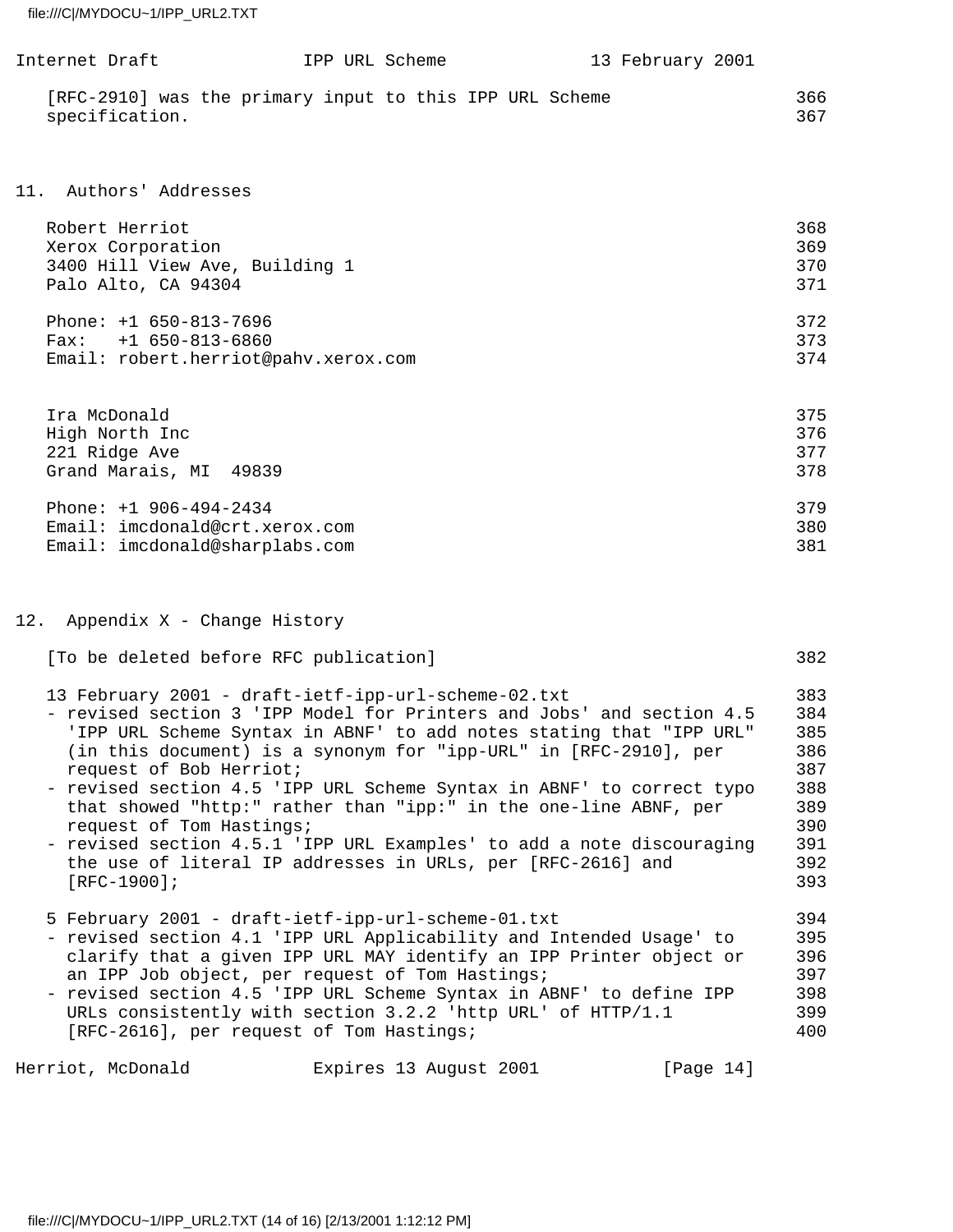| Internet Draft             | IPP URL Scheme                                                                                                               | 13 February 2001 |            |
|----------------------------|------------------------------------------------------------------------------------------------------------------------------|------------------|------------|
|                            | - revised section 4.5 'IPP URL Scheme Syntax in ABNF' to clarify that                                                        |                  | 401        |
|                            | IPP URLs may reference IPP Printer objects, IPP Job objects, or                                                              |                  | 402        |
|                            | (possibly other future) IPP objects, per request of Bob Herriot;                                                             |                  | 403        |
|                            | - added section 4.5.1 'IPP URL Examples' to supply meaningful                                                                |                  | 404        |
|                            | examples of IPP URLs with host names, IPv4 addresses, and IPv6                                                               |                  | 405        |
|                            | addresses, per request of Tom Hastings;                                                                                      |                  | 406        |
|                            | added section 4.5.2 'IPP URL Comparisons' to define IPP URL                                                                  |                  | 407        |
|                            | comparisons consistently with section 3.3 'URI Comparison' of                                                                |                  | 408        |
|                            | HTTP/1.1 [RFC-2616], per request of Tom Hastings;                                                                            |                  | 409        |
|                            | - revised section 5.1 'Conformance Requirements for IPP Clients' to                                                          |                  | 410        |
|                            | clarify that an IPP Client MUST convert IPP URLs to their                                                                    |                  | 411        |
|                            | corresponding HTTP URL forms according to section 5 'IPP URL                                                                 |                  | 412        |
|                            | Scheme' in [RFC-2910], per request of Tom Hastings and Bob Herriot;                                                          |                  | 413        |
|                            | - revised section 5.1 'Conformance Requirements for IPP Clients' and                                                         |                  | 414        |
|                            | section 5.2 'Conformance Requirements for IPP Printers' to clarify                                                           |                  | 415        |
|                            | that IPP Clients and IPP Printers SHOULD interoperate with IPP/1.0                                                           |                  | 416<br>417 |
|                            | systems according to section 9 'Interoperability with IPP/1.0<br>Implementations' in [RFC-2910], per request of Carl Kugler; |                  | 418        |
|                            | - revised section 5.2 'Conformance Requirements for IPP Printers' to                                                         |                  | 419        |
|                            | clarify that an IPP Printer MUST listen on (IANA assigned                                                                    |                  | 420        |
|                            | well-known) port 631, unless explicitly configured, per request of                                                           |                  | 421        |
| Michael Sweet;             |                                                                                                                              |                  | 422        |
|                            | - revised section 5.2 'Conformance Requirements for IPP Printers' to                                                         |                  | 423        |
|                            | clarify that an IPP Printer SHOULD NOT listen on ports other than                                                            |                  | 424        |
|                            | (IANA assigned well-known) port 631, unless explicitly configured,                                                           |                  | 425        |
| per request of Don Wright; |                                                                                                                              |                  | 426        |
|                            | - revised section 6 'IANA Considerations' to clarify that the sole                                                           |                  | 427        |
|                            | purpose of the entire document is IANA registration of the "ipp"                                                             |                  | 428        |
| URL scheme;                |                                                                                                                              |                  | 429        |
|                            | - deleted Appendix A 'Registration of IPP Port' as unnecessary (port                                                         |                  | 430        |
| is already registered);    |                                                                                                                              |                  | 431        |
|                            | - deleted Appendix B 'Registration of MIME "application/ipp" as                                                              |                  | 432        |
|                            | unnecessary (MIME registry has recently caught up to RFC 2910);                                                              |                  | 433        |
|                            | 11 January 2001 - draft-ietf-ipp-url-scheme-00.txt                                                                           |                  | 434        |
|                            | - initial version - simple "ipp" URL scheme without parameters or                                                            |                  | 435        |
|                            | query part (consistent with existing and IPP/1.1 implementations);                                                           |                  | 436        |
|                            | - added Appendix A 'Registration of IPP Port' (placeholder) for                                                              |                  | 437        |
|                            | updated IANA registration of port 631 with references to IPP/1.1;                                                            |                  | 438        |
|                            | - added Appendix B 'Registration of MIME "application/ipp"' with                                                             |                  | 439        |
|                            | updated IANA registration for IPP MIME type with references to both                                                          |                  | 440<br>441 |
| $IPP/1.0$ and $IPP/1.1$ ;  |                                                                                                                              |                  |            |
|                            |                                                                                                                              |                  |            |
|                            |                                                                                                                              |                  |            |

# 13. Full Copyright Statement

|                   |  |  | Copyright (C) The Internet Society (2001). All Rights Reserved.     |                        |  |  |  |           | 442 |
|-------------------|--|--|---------------------------------------------------------------------|------------------------|--|--|--|-----------|-----|
|                   |  |  | This document and translations of it may be copied and furnished to |                        |  |  |  |           | 443 |
| Herriot, McDonald |  |  |                                                                     | Expires 13 August 2001 |  |  |  | [Page 15] |     |